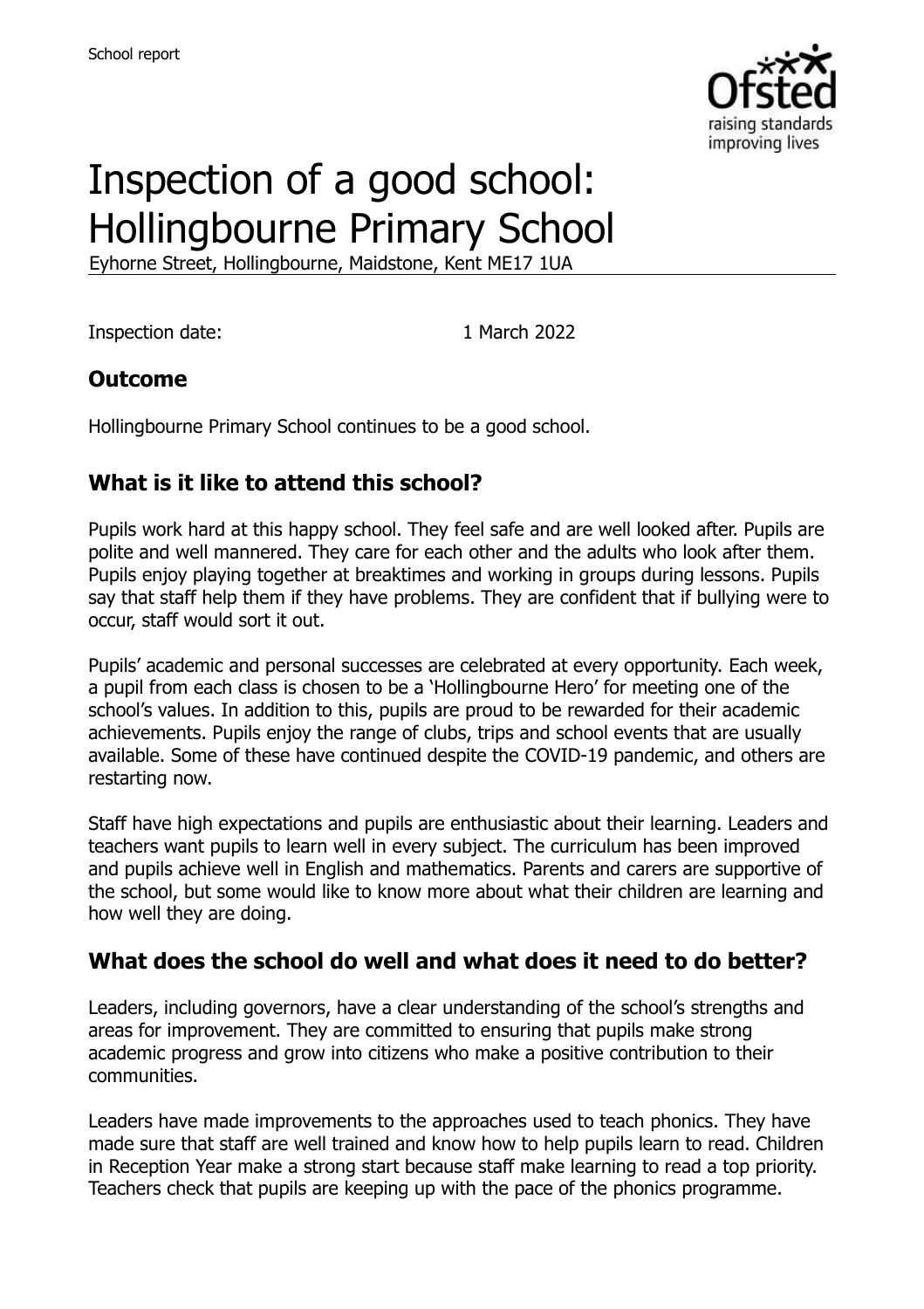

Pupils who need extra help receive well-targeted support. Leaders have made sure that the school has a wide range of interesting books. Pupils enjoy having these read to them and taking them home to read themselves. Older pupils speak confidently about their favourite authors and genres.

The mathematics curriculum is well designed and well taught. Leaders have ensured that the curriculum helps to build pupils' knowledge over time. Teachers are well trained and know how to teach mathematics well. They introduce new ideas clearly and check to make sure that pupils understand before moving on. Pupils are encouraged to use what they have already learned to help them if they find things difficult. Pupils, including those with special educational needs and/or disabilities (SEND), receive the support they need to achieve well in mathematics.

Leaders have prioritised improving the wider curriculum. They have ensured that there is a broad range of subjects in place for all pupils and have worked to improve the whole curriculum. Leaders have identified some of the knowledge and skills that pupils should learn, but this is not clear enough in all subjects. As a result, teachers do not always know the order in which these knowledge and skills should be taught, and pupils are not learning everything that they should.

All pupils are encouraged to take on leadership roles and responsibilities. These include those of peer mentors, eco-warriors, playground buddies and assembly monitors. Pupils have opportunities to become a 'values champion, inspired learner and problem-solver', or 'Hollingbourne VIP' for short. All of these activities support pupils' personal development. Pupils show maturity and empathy. They understand the importance of treating people equally and say, 'It's ok to be different – we're all the same inside.'

Pupils behave well in lessons and around the school. They enjoy learning and are keen to do their best. Teachers help pupils who need extra support to stay focused. As a result, classrooms are calm, purposeful places for pupils to learn in.

Staff want all pupils to achieve as much as they can. They understand the needs of pupils with SEND well. Leaders make sure that pupils' needs are identified correctly. This begins in early years. Leaders carefully consider the additional support that pupils with SEND may need to be successful and make sure that they receive it. Staff work well with external agencies to support pupils whose needs are complex.

Leaders and governors think carefully about staff well-being. They have created a strong team ethos in the school and staff support each other well. Staff are proud to work at Hollingbourne and feel well looked after by leaders.

# **Safeguarding**

The arrangements for safeguarding are effective.

Leaders have created a strong culture of keeping pupils safe. Staff are well trained and know how to recognise the signs of abuse or neglect. Records of concerns and actions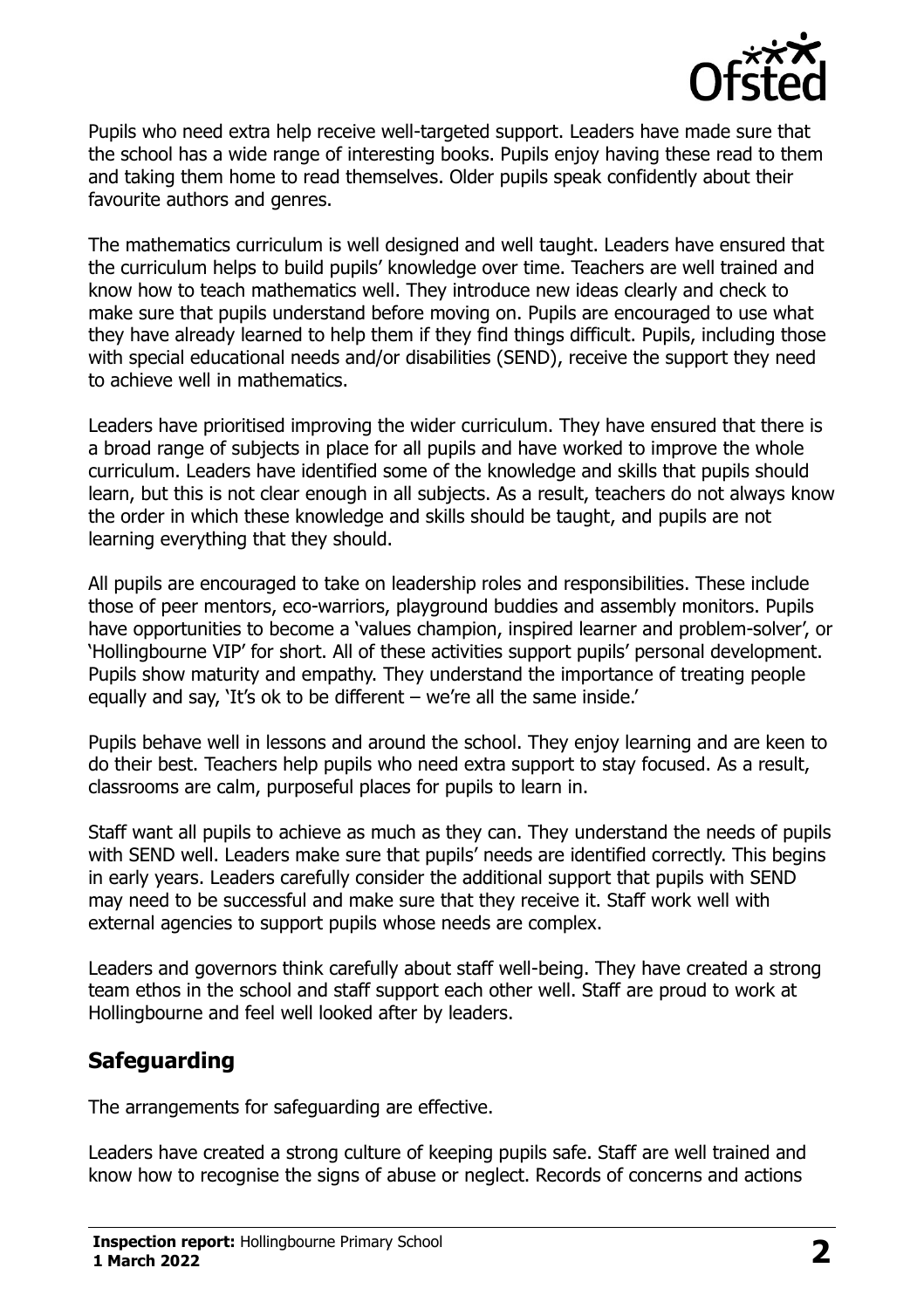

taken to support children and their families are kept meticulously. Leaders work well with external agencies to make sure that children are safe.

The curriculum helps pupils learn how to stay safe. For example, pupils know the risks posed when using the internet and how to do so safely. Pupils have good relationships with adults and trust them to help keep them safe.

#### **What does the school need to do to improve?**

# **(Information for the school and appropriate authority)**

■ In the foundation subjects, leaders have not clearly defined all of the knowledge and skills they want pupils to learn. This means that teachers are not always clear about precisely what should be taught and in what order. As a result, pupils do not learn all that they should in the foundation subjects. Leaders should continue their work to improve the curriculum. They should specify the knowledge that is really important and the sequence in which pupils should learn it. For this reason, the transitional arrangements have been applied.

### **Background**

When we have judged a school to be good, we will then normally go into the school about once every four years to confirm that the school remains good. This is called a section 8 inspection of a good or outstanding school, because it is carried out under section 8 of the Education Act 2005. We do not give graded judgements on a section 8 inspection. However, if we find evidence that a school would now receive a higher or lower grade, then the next inspection will be a section 5 inspection. Usually this is within one to two years of the date of the section 8 inspection. If we have serious concerns about safeguarding, behaviour or the quality of education, we will deem the section 8 inspection a section 5 inspection immediately.

This is the second section 8 inspection since we judged the school to be good in January 2017.

#### **How can I feed back my views?**

You can use [Ofsted Parent View](https://parentview.ofsted.gov.uk/) to give Ofsted your opinion on your child's school, or to find out what other parents and carers think. We use information from Ofsted Parent View when deciding which schools to inspect, when to inspect them and as part of their inspection.

The Department for Education has further quidance on how to complain about a school.

If you are the school and you are not happy with the inspection or the report, you can [complain to Ofsted.](https://www.gov.uk/complain-ofsted-report)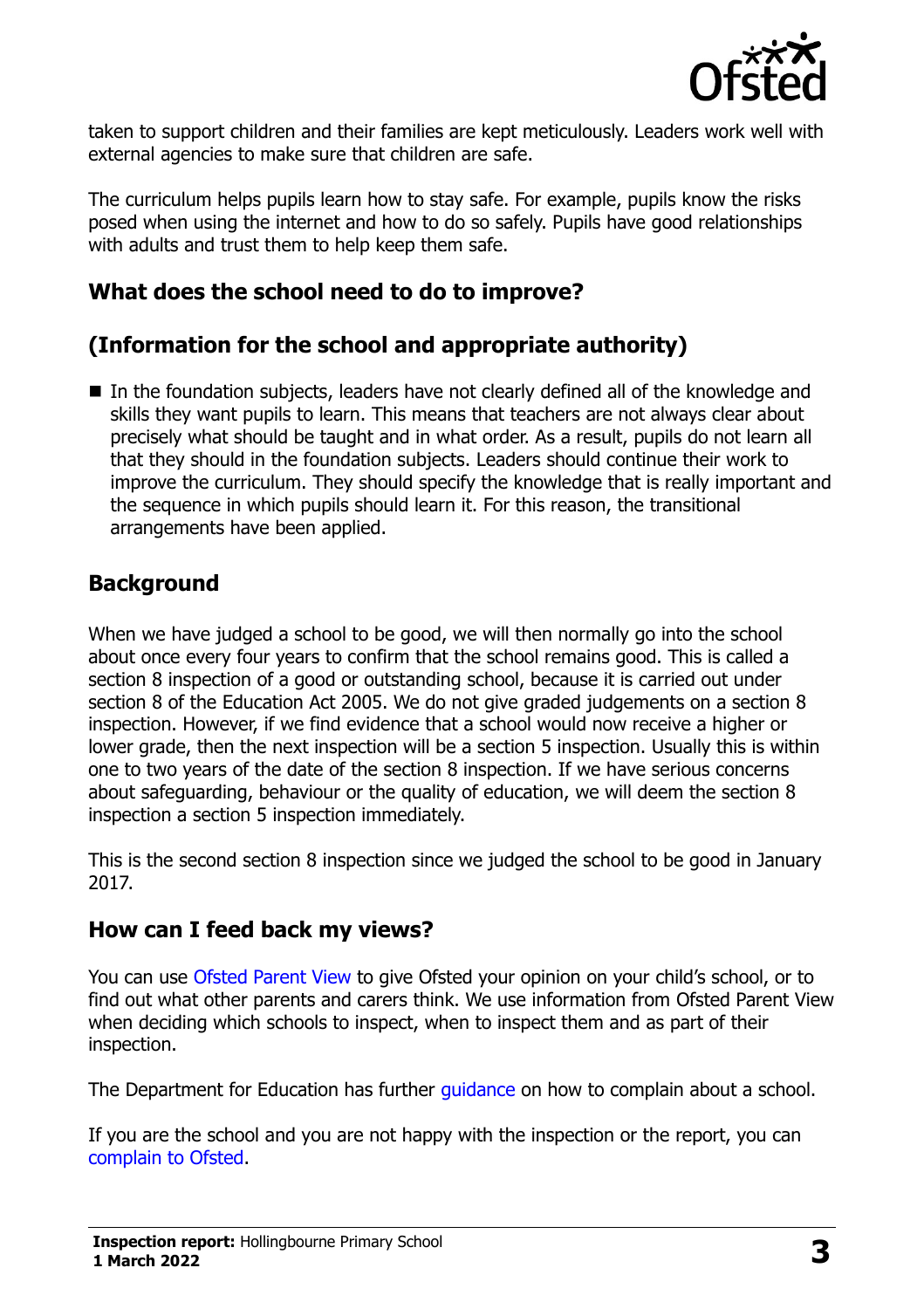

# **Further information**

You can search for [published performance information](http://www.compare-school-performance.service.gov.uk/) about the school.

In the report, '[disadvantaged pupils](http://www.gov.uk/guidance/pupil-premium-information-for-schools-and-alternative-provision-settings)' refers to those pupils who attract government pupil premium funding: pupils claiming free school meals at any point in the last six years and pupils in care or who left care through adoption or another formal route.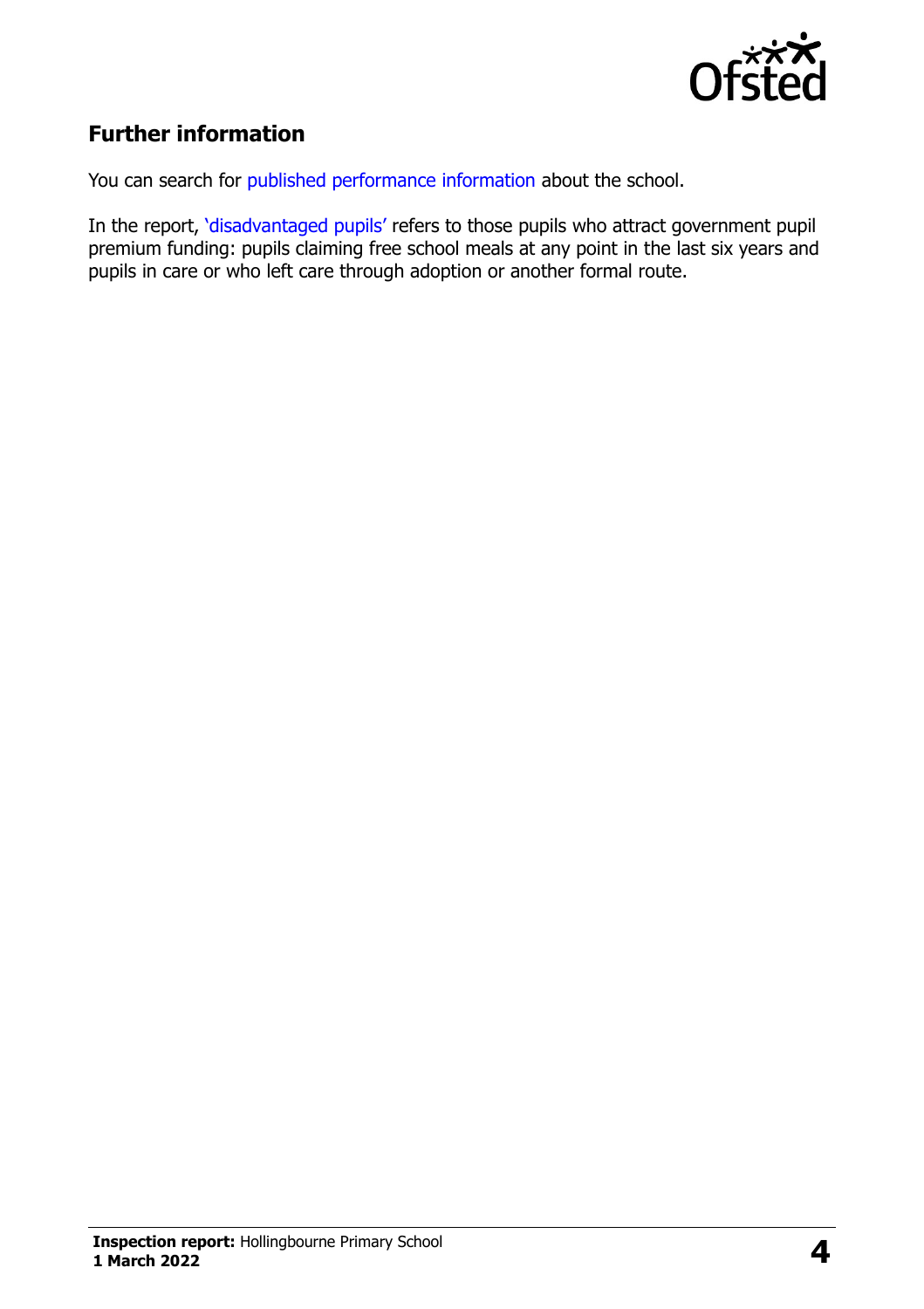

## **School details**

| Unique reference number             | 118292                                                               |
|-------------------------------------|----------------------------------------------------------------------|
| <b>Local authority</b>              | Kent                                                                 |
| <b>Inspection number</b>            | 10211258                                                             |
| <b>Type of school</b>               | Primary                                                              |
| <b>School category</b>              | Maintained                                                           |
| Age range of pupils                 | 4 to 11                                                              |
| <b>Gender of pupils</b>             | Mixed                                                                |
| Number of pupils on the school roll | 101                                                                  |
| <b>Appropriate authority</b>        | The governing body                                                   |
| <b>Chair of governing body</b>      | Sarah Howell                                                         |
| <b>Headteacher</b>                  | Helen Bradley-Wyatt                                                  |
| <b>Website</b>                      | www.hollingbourne.kent.sch.uk                                        |
| Date of previous inspection         | 24 January 2017, under section 8 of the<br><b>Education Act 2005</b> |

# **Information about this school**

- The headteacher was appointed in September 2017.
- $\blacksquare$  The school does not use any alternative providers.

#### **Information about this inspection**

This was the first routine inspection the school had received since the COVID-19 pandemic began. Inspectors discussed the impact of the pandemic with leaders, and have taken that into account in their evaluation of the school.

- **Inspectors carried out deep dives in these subjects: reading, mathematics and history.** Inspectors discussed the curriculum with subject leaders, visited a sample of lessons, spoke to teachers, spoke to pupils about their learning and looked at samples of pupils' work. Inspectors also heard some pupils read.
- **Inspectors held meetings with senior leaders, the special educational needs coordinator** and other school staff.
- The lead inspector met with members of the governing body and a representative from the local authority.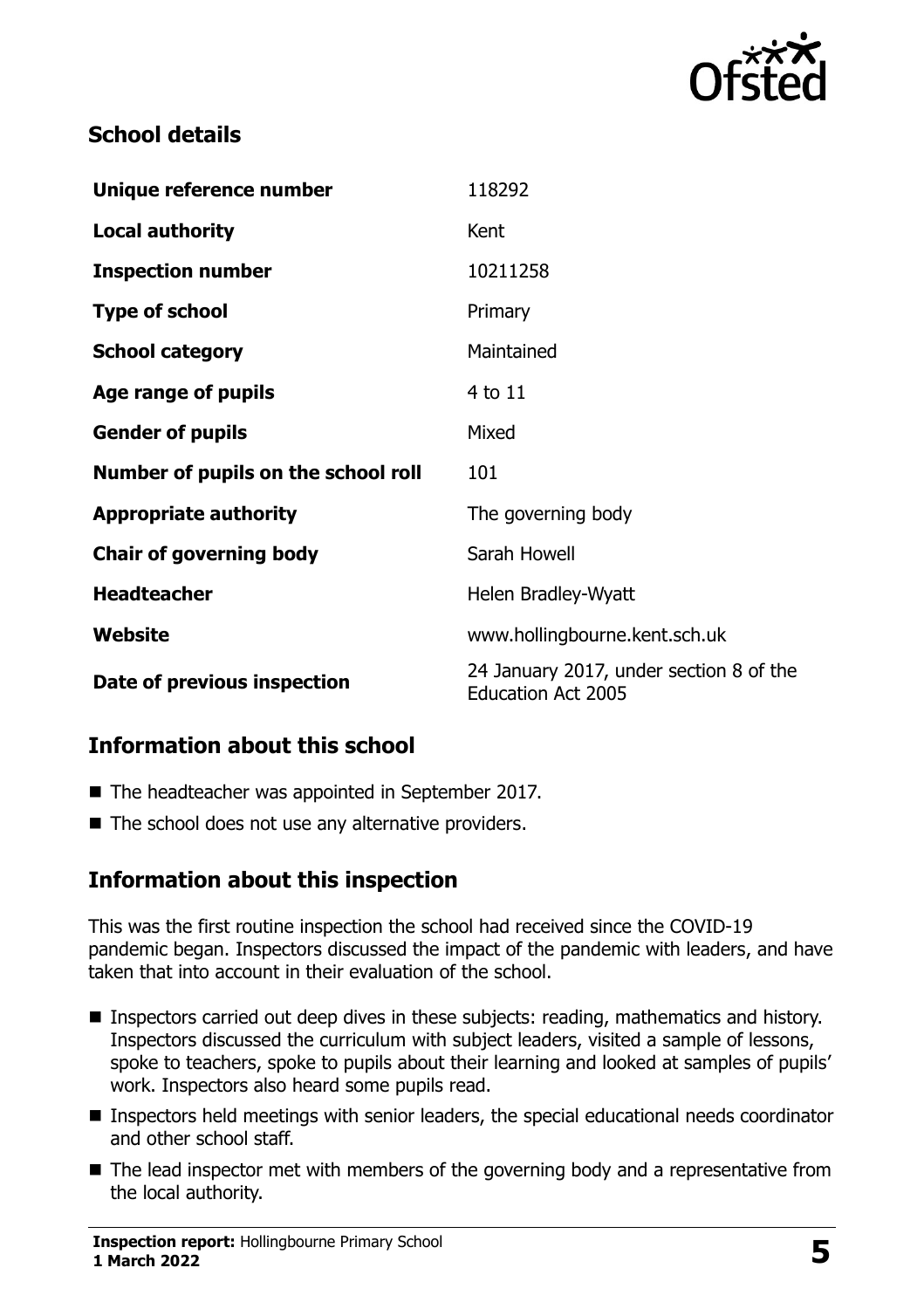

- Inspectors considered 32 responses to Ofsted's online survey, Parent View, and parents' free-text responses. Inspectors also spoke with some parents at the end of the school day.
- **Inspectors considered the views of staff during meetings with them. Inspectors also** took into account pupils' views through meetings with them.

#### **Inspection team**

James Freeston, lead inspector **Ofsted Inspector** 

Katherine Russell **Katherine Russell Conserverse Conserverse Conserverse Conserverse Conserverse Conserverse Conserverse Conserverse Conserverse Conserverse Conserverse Conserverse Conserverse Conserverse Conserverse Con**